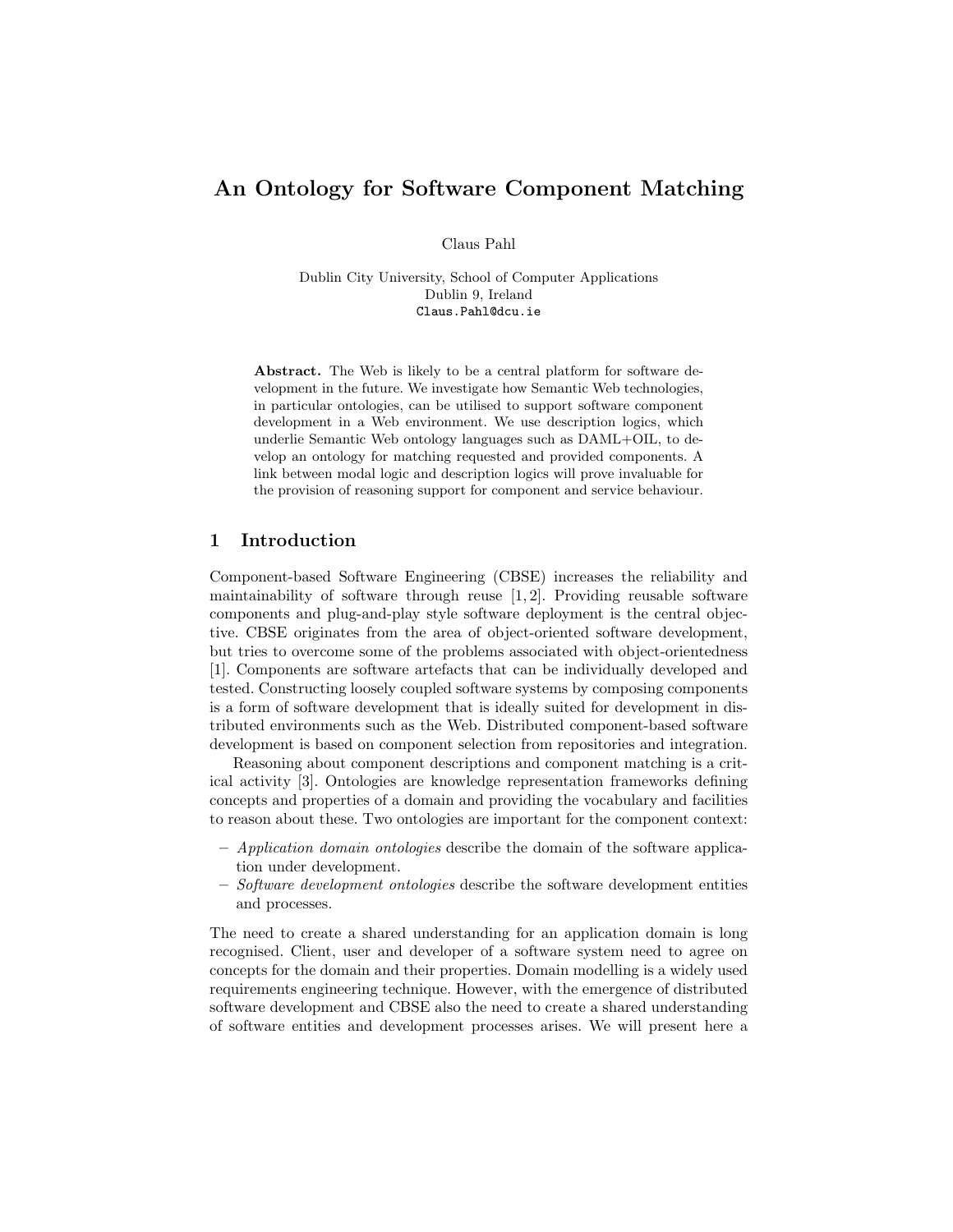software development ontology providing the crucial matching support for CBSE that is a substantial step ahead compared to the reasoning capabilities of current matching approaches such as DAML-S for Web Services [4, 5].

Component matching techniques are crucial in Web-based component development. Providing component technology for the Web requires to adapt to Web standards. Since semantics are particularly important, ontology languages and theories of the Semantic Web initiative [6] need to be adopted. Formality in the Semantic Web framework facilitates machine understanding and automated reasoning. The ontology language DAML+OIL is equivalent to a very expressive description logic [7, 8]. This fruitful connection provides well-defined semantics and reasoning systems. Description logics provide a range of class constructors to describe concepts. Decidability and complexity issues – important for the tractability of the technique – have been studied intensively.

Description logic is particularly interesting for the software engineering context due to a correspondence between description logics and modal logic [8, 9]. The correspondence between description logics and dynamic logic (a modal logic of programs) is based on a similarity between quantified constructors (expressing quantified relations between concepts) and modal constructors (expressing safety and liveness properties of programs). We aim to enable the specification of transition systems in description logic. This enables us to reason about service and component behaviour. We present a novel approach to Web component matching by encoding transitional reasoning about safety and liveness properties – essentially from dynamic logic which is a modal program logic [10] – into a description logic and ontology framework.

We focus on the description of components and their services and their relation to the Semantic Web in Section 2. Reasoning about matching is the content of Section 3. We end with a discussion of related work and some conclusions.

## 2 Service and Component Description

#### 2.1 The Component Model

Different component models are suggested in the literature  $[1, 2, 11, 12]$ . Here is an outline of the key elements of our component model:

- $-$  *Explicit export and import interfaces.* In particular explicit and formal import interfaces make components more context independent. Only the properties of required services and components are specified.
- Semantic description of services. In addition to syntactical information such as service signatures, the abstract specification of service behaviour is a necessity for reusable software components.
- Interaction patterns. An interaction pattern describes the protocol of service activations that a user of a component has to follow in order to use the component in a meaningful way.

An example that illustrates our component model – see Fig. 1 – consists of a service requestor and a service provider component. The interface allows users to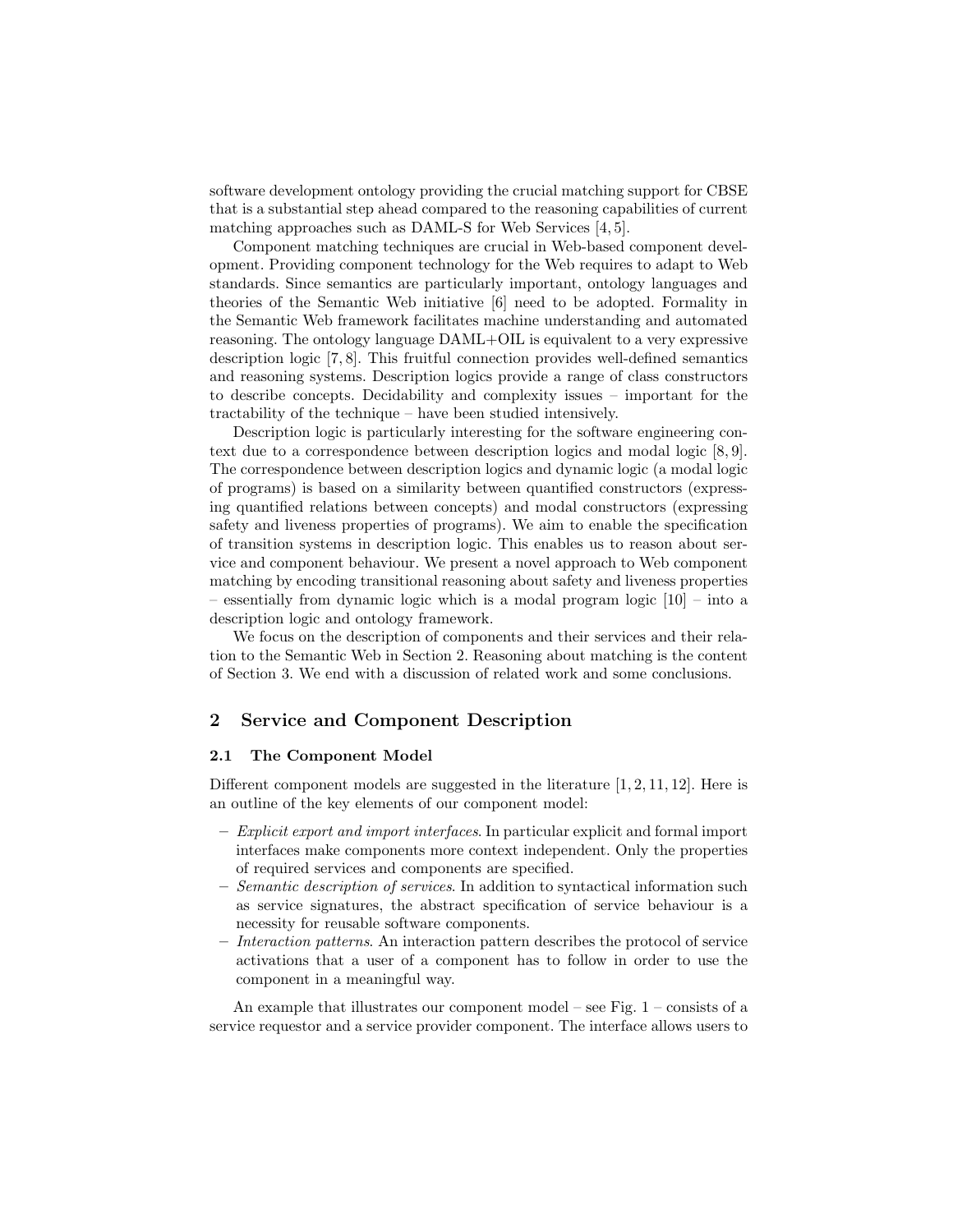```
Component DocInterface
 import services
    create(id:ID)
    retrieve(id:ID):Doc
    update(id:ID,upd:Doc)
     preCond valid(upd)
     postCond retrieve(id)=upd
 export services
    openDoc(id:ID)
    saveDoc(id:ID, doc:Doc)
 import interaction pattern
    create;!(retrieve+update)
                                Component DocStorageServer
                                  import services
                                     . . .
                                  export services
                                     crtDoc(id:ID)
                                     rtrDoc(id:ID):Doc
                                     updDoc(id:ID,upd:Doc)
                                      preCond wellFormed(upd)
                                      postCond rtrDoc(id)=upd\wedgewellFormed(upd)
                                     delDoc(id:ID)
                                  export interaction pattern
                                     crtDoc;!(rtrDoc+updDoc);delDoc
```
Fig. 1. Document Processing Example.

open and save documents; it requires services from a suitable server component to create, retrieve, and update documents. The server provides a range of services. An empty document can be created using crtDoc. The request service rtrDoc retrieves a document, but does not change the state of the server component, whereas the update service updDoc updates a stored document without returning a value. Documents can also be deleted. A requirements specification of a service user for an update service is given. If documents are XML-documents, these can be well-formed (correct tag nesting) or valid (well-formed and conform to a document type definition DTD). We have specified an import interaction pattern for client DocInterface and for provider DocStorageServer an export pattern. The import pattern means that the create service is expected to be executed first, followed by a repeated invocation of either retrieve or update.

#### 2.2 An Ontology for Component Description

The starting point in defining an ontology is to decide what the basic ontology elements – concepts and roles – represent. Our key idea is that the ontology formalises a software system and its specification, see Fig. 2. Concepts represent component system properties. Importantly, systems are dynamic, i.e. the descriptions of properties are inherently based on an underlying notion of state and state change. Roles represent two different kinds of relations. Transitional roles represent accessibility relations, i.e. they represent processes resulting in state changes. Descriptional roles represent properties in a given state.

We develop a description logic to define the component matching ontology. A description logic consists of three types of entities. Individuals can be thought of as constants, concepts as unary predicates, and roles as binary predicates. Concepts are the central entities. They can represent anything from concrete objects of the real world to abstract ideas.

Definition 1. Concepts are collections or classes of objects with the same properties. Concepts are interpreted by sets of objects. Individuals are named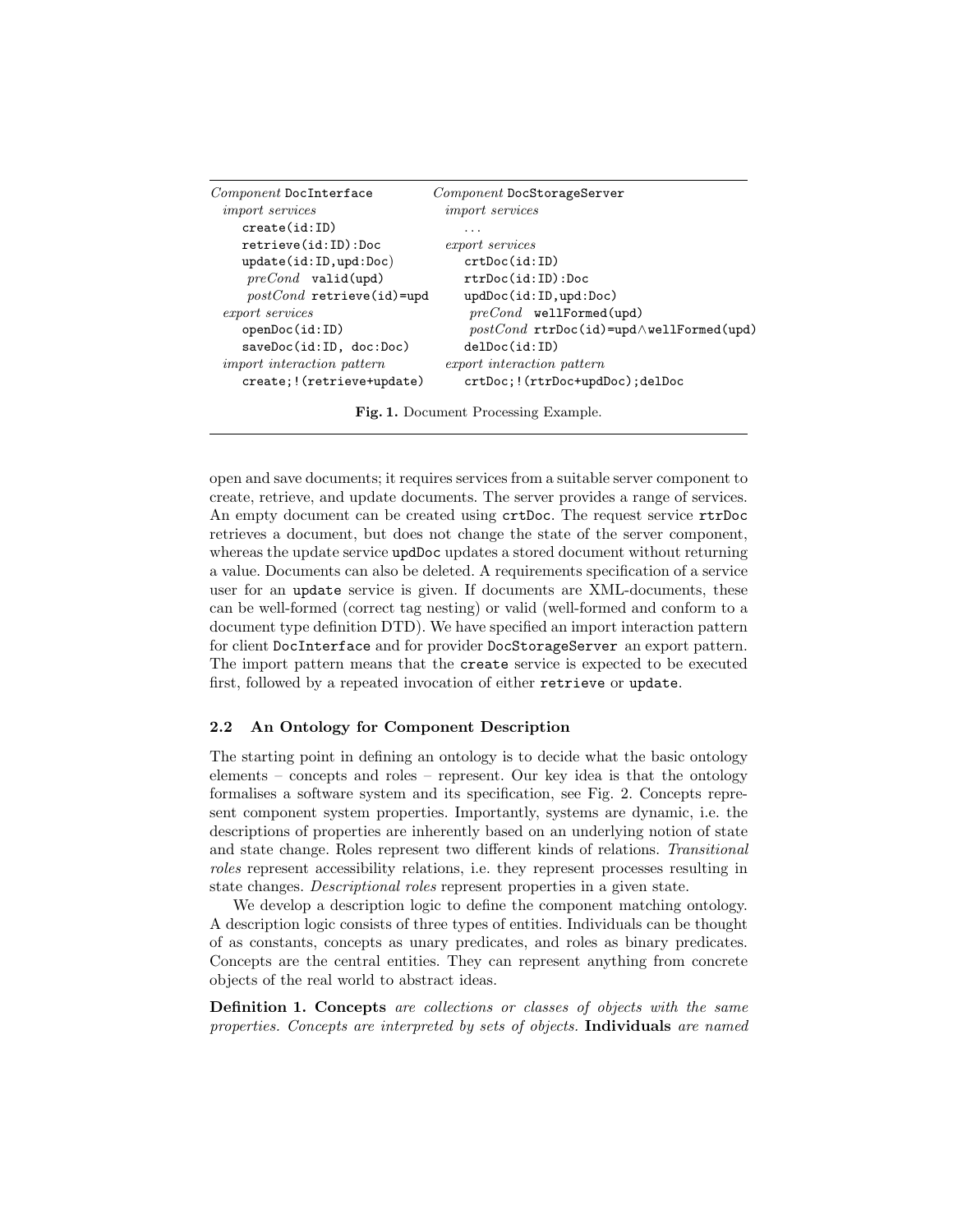

Fig. 2. Software Development Ontology

objects. Concept descriptions are formed according to the following rules: A is an atomic concept, and if C and D are concepts, then so are  $\top$ ,  $\bot$ ,  $\neg C$ , and  $C \sqcap D$ . Combinators such as  $C \sqcup D$  or  $C \rightarrow D$  are defined as usual. Roles are relations between concepts.

Roles allow us to associate properties to concepts. Two basic forms of role applications are important for our context. These will be made available in form of concept descriptions.

Definition 2. Value restriction and existential quantification extend the set of concept descriptions<sup>1</sup>. A value restriction  $\forall R.C$  restricts the value of role R to elements that satisfy concept C. An existential quantification  $\exists R.C$  requires the existence of a role value. Quantified roles can be composed. Since  $\forall R_2.C$  is a concept description, the expression  $\forall R_1.\forall R_2.C$  is also a concept description.

Example 1. An example for the value restriction is ∀preCond.wellFormed: all conditions are well-formed. An existential quantification is ∃preCond.wellFormed: there is at least one condition preCond that is well-formed.

The constructor  $\forall R.C$  is interpreted as either an accessibility relation R to a new state C for transitional roles such as update, or as a property  $R$  satisfying a constraint C for descriptional roles such as postCond.

Example 2. For a transitional role update and a descriptional role postCond, the expression ∀update.∀postCond . equal(retrieve(id),doc) means that by executing service update a state can be reached that is described by the postcondition equal (retrieve(id),doc) – an element of a condition domain.

## 2.3 Interpretation of Concepts and Roles

We interpret concepts and roles in Kripke transition systems [10]. Kripke transition systems are semantical structures used to interpret modal logics that are

<sup>&</sup>lt;sup>1</sup> In description logic terminology, this language is called  $\mathcal{ALC}$ , which is an extension of the basic attributive language  $AL$ .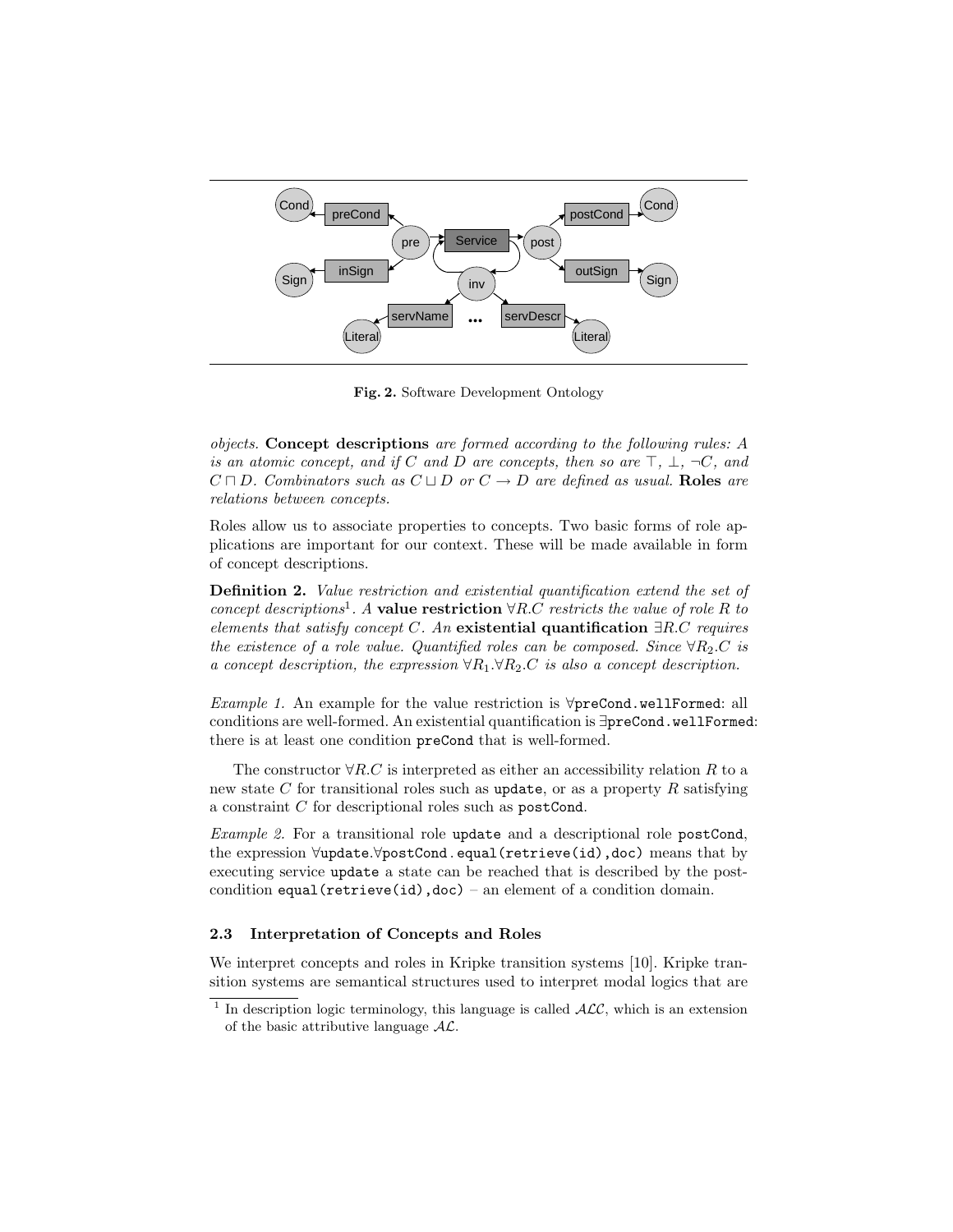also suitable to interpret description logics. Concepts are interpreted as states. Transitional roles are interpreted as accessibility relations.

**Definition 3.** A Kripke transition system  $M = (S, \mathcal{L}, \mathcal{T}, I)$  consists of a set of states S, a set of role labels L, a transition relation  $\mathcal{T} \subseteq \mathcal{S} \times \mathcal{L} \times \mathcal{S}$ , and an interpretation I. We write  $R_{\mathcal{T}} \subseteq \mathcal{S} \times \mathcal{S}$  for a transition relation for role R.

The set S interprets the state domains pre, post, and inv – see Fig. 2. Later we extend the set S of states by several auxiliary domains such as  $Cond, Sign$ , or Literal that represent description domains for service and component properties.

Definition 4. For a given Kripke transition system M with interpretation I, we define the model-based semantics of concept descriptions:

$$
\begin{array}{ll}\n\top & = \mathcal{S} \\
\bot & = \emptyset \\
(\neg A)^I & = \mathcal{S} \setminus A^I \\
(C \sqcap D)^I = C^I \cap D^I \\
(\forall R.C)^I & = \{a \in S | \forall b.(a, b) \in R^I \to b \in C^I\} \\
(\exists R.C)^I & = \{a \in S | \exists b.(a, b) \in R^I \land b \in C^I\}\n\end{array}
$$

A notion of undefinedness or divergence exists in form of bottom ⊥. Some predefined roles, e.g. the identity role *id* interpreted as  $\{(x, x)|x \in S\}$ , shall be introduced. The predefined descriptional roles are defined as follows:  $preCond<sup>I</sup> \subseteq$  $\textit{pre}^I \times Cond^I, \textit{inSign}^I \subseteq \textit{pre}^I \times \textit{Sign}^I, \textit{postCond}^I \subseteq \textit{post}^I \times Cond^I, \textit{outSign}^I \subseteq$  $post^I \times Sign^I, servName^I \subseteq inv^I \times Literal^I, servDescr^I \subseteq inv^I \times Literal^I.$ 

The semantics of description logics is usually given by interpretation in models. However, it can also be defined by translation into first-order logic [8]. Concepts C can be thought of as unary predicates  $C(x)$ . Roles R can be thought of as binary relations  $R(x, y)$ . Then,  $\forall R.C$  corresponds to  $\forall x. R(y, x) \rightarrow C(x)$ .

#### 2.4 Role Constructs and Component Behaviour

Expressive role constructs are essential for our application. Transitional roles  $R_{\mathcal{T}}$ represent component services:  $(R_{\mathcal{T}})^{I} \subseteq \mathcal{S} \times \mathcal{S}$ . They are interpreted as accessibility relations on states. Descriptional roles  $R_{\mathcal{D}}$  are used to describe properties of services dependant on the state:  $(R_{\mathcal{D}})^{I} \subseteq \mathcal{S} \times \mathcal{D}$  for some auxiliary domain  $\mathcal{D}$ . These are interpreted as relations between states and property domains. In our case, the set of descriptive roles is fixed (preCond, postCond, inSign, outSign, etc.), whereas the transitive roles are application-specific services.

An ontology for component matching requires an extension of basic description logics by composite roles that can represent interaction patterns [8].

Definition 5. The following role constructors shall be introduced:

- $-R$ ; S sequential composition with  $(R;S)^{I} = \{a,c\} \in S^{I} \times S^{I} | \exists b.(a,b) \in R^{I} \wedge R^{I}$
- $(b, c) \in S<sup>I</sup>$ ; often we use  $\circ$  instead of ; to emphasise functional composition
- $-$  !R iteration with  $!R^I = \bigcup_{i \geq 1} (R^I)^i$ , i.e. the transitive closure of  $R^I$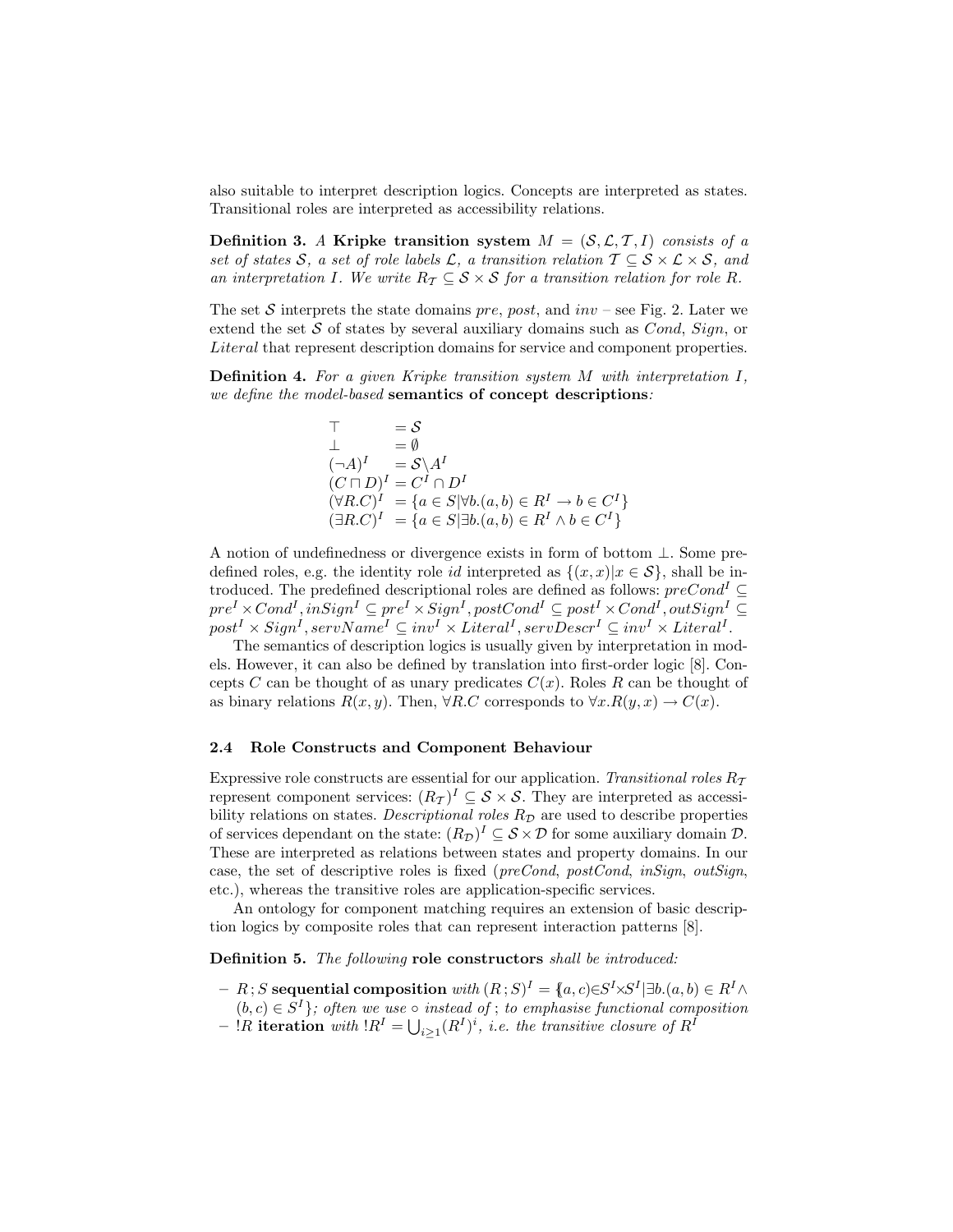$-R + S$  non-deterministic choice with  $(R + S)^{I} = R^{I} \cup S^{I}$ 

Expressions constructed from role names and role constructors are composite roles.  $P(R_1, \ldots, R_n)$  is an abstraction refering to a composite role P based on the atomic roles  $R_1, \ldots, R_n$ .

Example 3. The value restriction  $\forall$  create; ! (retrieve+update) . postState is based on the composite role create;!(retrieve+update).

**Definition 6.** A role chain  $R_1 \circ \ldots \circ R_n$  is a sequential composition of functional roles (roles that are interpreted by functions).

Axioms in our description logic allow us to reason about service behaviour. Questions concerning the consistency and role composition with respect to preand postconditions can be addressed.

**Proposition 1.** Selected properties of quantified descriptions: (i)  $\forall R.\forall S.C \Leftrightarrow$  $R$ ; S.C, (ii)  $\forall R.C \sqcap D \Leftrightarrow \forall R.C \sqcap \forall R.D$ , (iii)  $\forall R \sqcup S.C \Leftrightarrow \forall R.C \sqcup \forall S.C$ .

*Proof.* Follows from proofs from dynamic logic axioms such as  $[p][q]\phi \Leftrightarrow [p;q]\phi$ for  $(i)$  – see [10] Theorem 3.

A special form of a role constructor is the existential predicate restriction. This will be needed in conjunction with concrete domains – see Section 2.6.

**Definition 7.** The role expression  $\exists (u_1, \ldots, u_n)$ . P is an existential predicate restriction, if  $P$  is an n-ary predicate of a concrete domain – concepts can only be unary – and  $u_1, \ldots, u_n$  are role chains. Analogously, we define the **universal** predicate restriction  $\forall (u_1, \ldots, u_n)$ . P.

 $\exists (x, y)$  equal expresses that there are role fillers for the two roles x and y that are equal. The expression  $\forall (x, y)$  equal requires all role fillers to be equal.

#### 2.5 Names and Parameterisation

Individuals are introduced in form of assertions. For instance Doc(D) says that individual D is a document Doc. length $(D,100)$  says that the length of D is 100.

**Definition 8. Individual** x with  $C(x)$  is interpreted by  $x^I \in S$  with  $x^I \in C^I$ .

It is also possible to introduce individuals on the level of concepts and roles.

**Definition 9.** The set constructor, written  $\{a_1, \ldots, a_n\}$  introduces the individual names  $a_1, \ldots, a_n$ . The role filler  $R : a$  is defined by  $(R : a)^I = \{b \in$  $\mathcal{S} | (b, a^I) \in R^I \},$  i.e. the set of objects that have a as a filler for R.

This means that  $R : a$  and  $\exists R.\{a\}$  are equivalent.

The essential difference between classical description logic and our variant here is that we need names to occur in role and concept descriptions. A description logic expression ∀create.valid usually means that valid is a concept, or predicate, that can be applied to some individual object; it can be thought of as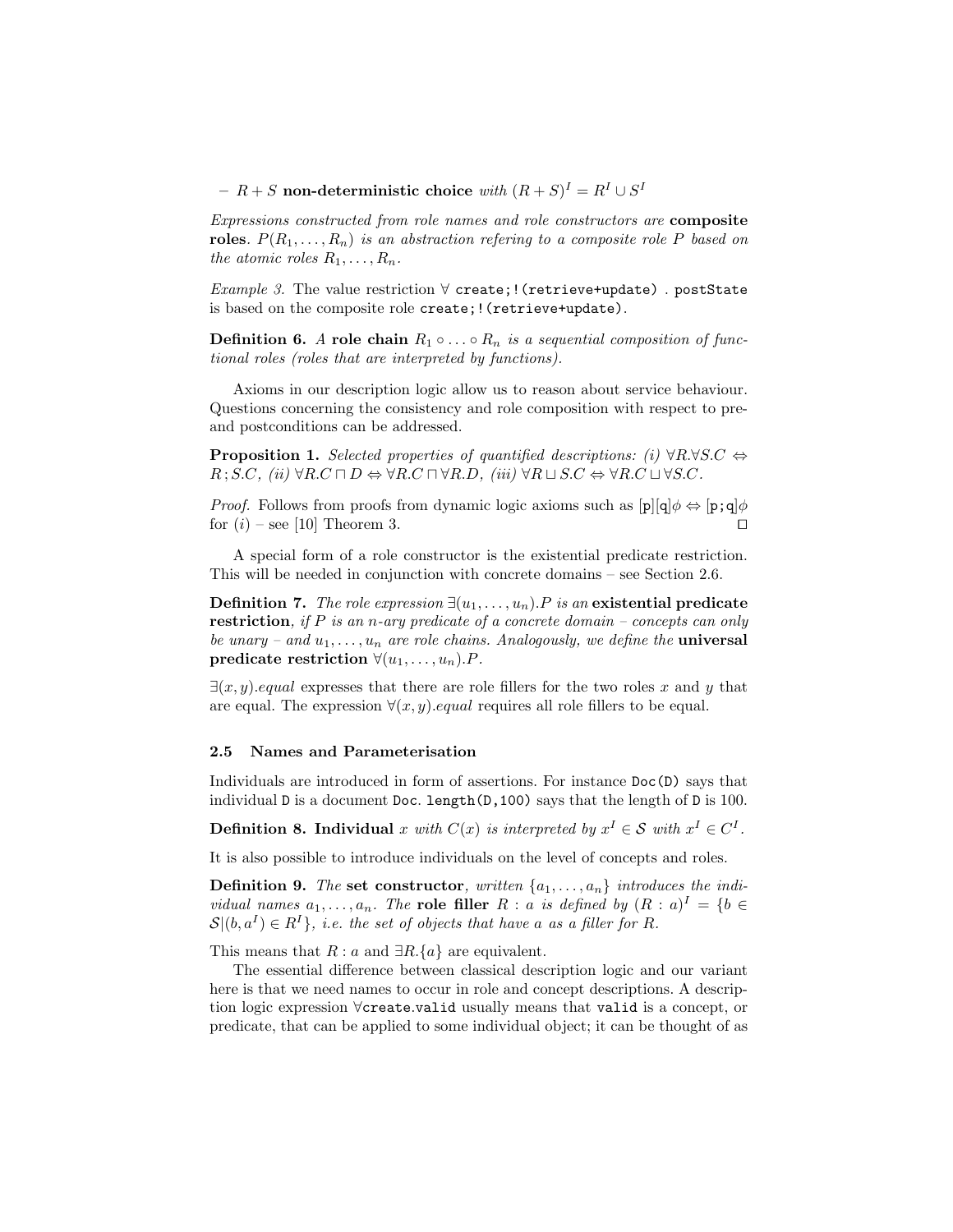$\forall$ create(x).valid(x) for an individual x. If roles are services, then x should not represent a concrete individual, but rather a name or a variable. For instance the document creation service create has a parameter id.

Our objective is to introduce names into the description language. The role filler construct provides the central idea for our definition of names.

**Definition 10.** We denote a name n by a role n[Name], defined by  $(n[Name])^I$  $=\{(n^I, n^I)\}\.$  A parameterised role is a transitional role R applied to a name  $n[Name], i.e. R \circ n[Name].$ 

In first-order dynamic logic, names are identifiers interpreted in a non-abstract state. These names would have associated values, i.e. a state is a mapping (binding of current values). However, since we are going to define names as roles this explicit state mapping is not necessary.

**Proposition 2.** The name definition  $n[Name]$  is derived from the role filler and the identity role definition:  $(n[Name])^I(n^I) = (id:n)^I$ .

Proof. 
$$
(n[Name])^I(n^I) = \{(n^I, n^I)\}(n^I) = \{n^I\} = \{n^I | (n^I, n^I) \in id^I\} = \{b | (b, n^I) \in id^I\} = (id:n)^I.
$$

The idea of presenting names as roles is borrowed from category theory<sup>2</sup>.

We can now express a parameterised role  $\forall$ create  $\circ$  id[ $Name$ ].post defined by  $\{x|\forall y.(x, y) \in (\text{create} \circ \text{id}[Name])^I \to y \in \text{post}^I\}$  which is equal to  $\{\mathrm{id}^I | y \in \mathrm{post}^I\}$ , where y is a postState element that could be further described by roles such as  $y = \forall$ postCond.post  $\Box$   $\forall$ outSign.out. The expression create  $\circ$  id[Name] is a role chain, assuming that create is a functional  $\text{role: } (\texttt{create} \circ \texttt{id}[Name])^I = \{(a,c) | (a,b) \in \texttt{id}[Name]^I \land (b,c) \in \texttt{create}^I \} =$  $\{(\mathtt{id}^I,p)|(\mathtt{id}^I,\mathtt{id}^I) \in \mathtt{id}[Name]^I \land (\mathtt{id}^I,p) \in \mathtt{create}^I\} = \{(\mathtt{id}^I,p)\}.$ 

Example 4. With names and role composition the following parameterised role chain can now be expressed:

 $\forall$  update  $\circ$ (id[ $Name$ ], doc[ $Name$ ]); postCond. equal(retrieve(id),doc)

Note, that we often drop the  $[Name]$  annotation if it is clear from the context that a name is under consideration.

#### 2.6 Concrete Domains and Property Types

Concrete domains and predefined predicates for these domains have been proposed to add more concrete elements to descriptions [8]. A classical example is to introduce a numerical domain with predicates such as  $\leq, \geq$  or equality. These predicates can be used in the same way as concepts – which can also be thought

 $^2$  A point in category theory [13] resembles our name definition. A point in the category of finite sets is an arrow from a singleton set 1 to another object. This arrow can be seen as a mapping giving a name to a target value.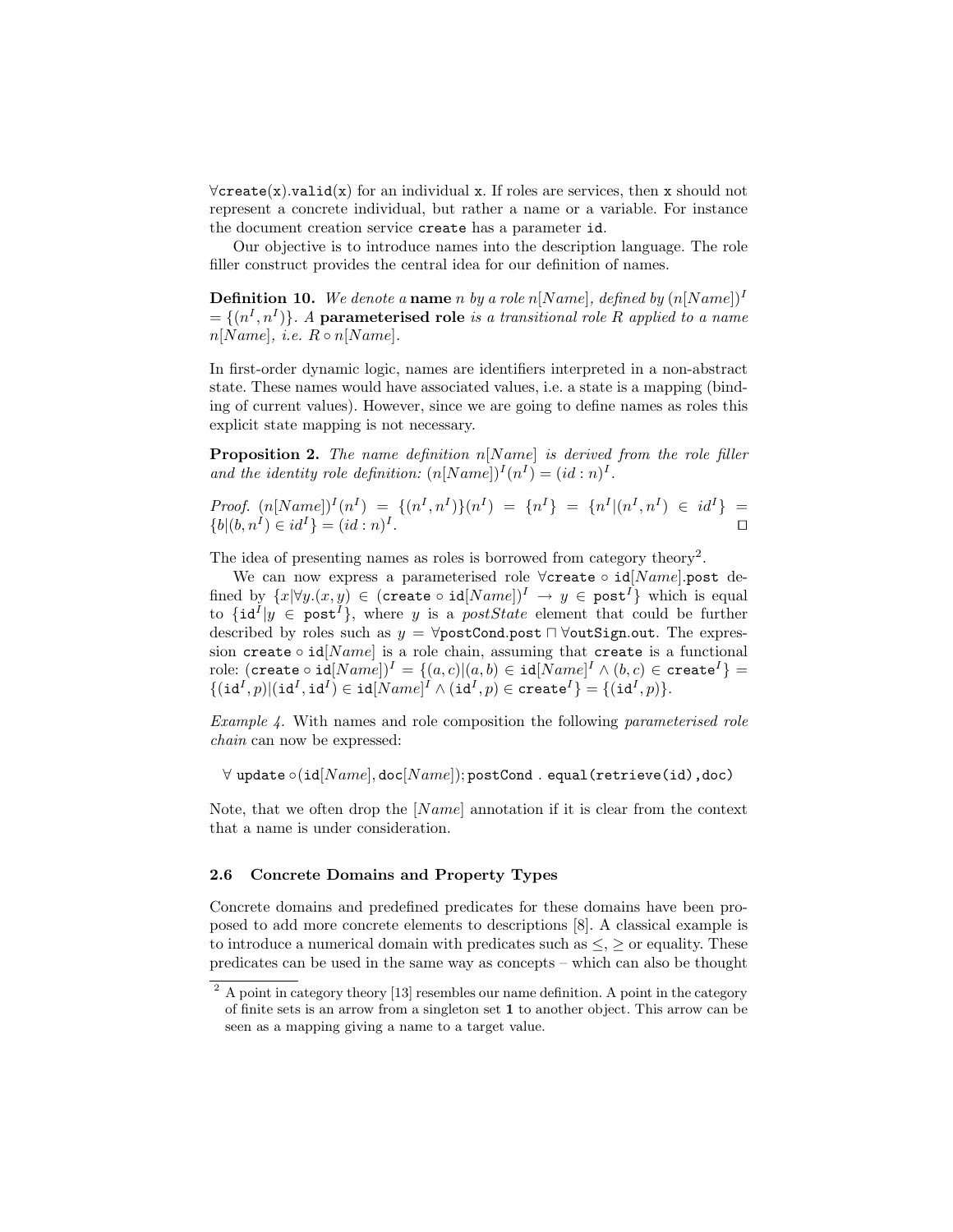of as unary predicates. An example is  $\text{Doc} \sqcap \exists \text{length.} \geq 100$  where the last element is a predicate  $\{n|n \geq 100\}$ . length is a functional role, i.e. an attribute which maps to a concrete domain. Binary predicates such as equality can be used in conjunction with predicate restriction role constructors, e.g.  $\exists (x, y)$ .equal.

Definition 11. Concrete domains are interpreted by algebraic structures with a base set and predicates interpreted as n-ary relations on that base set.

Concrete domains are important in our context since they allow us to represent application domain-specific knowledge. These domains will be refered to by type names. Concrete domains are needed for all application-oriented types used in a component specification.

Example 5. The update service deals with two types of entities: documents and identifiers. The document domain Doc  $\equiv$   $\exists$ hasStatus . valid  $\sqcup$  wellFormed and valid  $\subseteq$  wellFormed describes documents. Two predicates valid and wellFormed exist, which are in a subsumption or subclass relation. For the identifier domain ID only a binary predicate equal shall be assumed.

## 2.7 Contracts and Interaction Patterns

Axioms are introduced into description logics to reason about concept and role descriptions.

**Definition 12.** Subconcept C1  $\subseteq$  C2, concept equality C1  $\equiv$  C2, subrole R1  $\subseteq$ R2, role equality  $R1 \equiv R2$ , and individual equality  $\{x\} \equiv \{y\}$  are **axioms**. The semantics of these axioms is defined based on set inclusion of interpretations for  $\subseteq$  and equality for  $\equiv$ .

All forms of axioms are reducible to subsumption, i.e. subconcept or subrole [8]. Description logics often introduce an equivalence of concepts often as a definition in a macro style – the left-hand side is a new symbol, e.g. Status  $\equiv$  valid  $□$ wellFormed.

Contractual service descriptions form the basis of the matching of component services represented by atomic roles. The specification of update using axioms in description logic in Fig. 3 illustrates this. Interaction patterns can be specified using composite roles, e.g. ∀create ◦ id; !(retrieve ◦ id + update ◦ (id, doc)).post. It describes the interaction protocol that a component can engage in. There is one import interaction pattern and one export interaction pattern for each component.

The logic allows us to specify both safety and liveness properties of services.

Example 6. We can express that eventually after executing create, a document will be deleted:  $(\forall \texttt{preCond}.\texttt{true}) \sqcap (\forall \texttt{create}.\exists \texttt{delete}.\forall \texttt{postCond}.\texttt{true})^3.$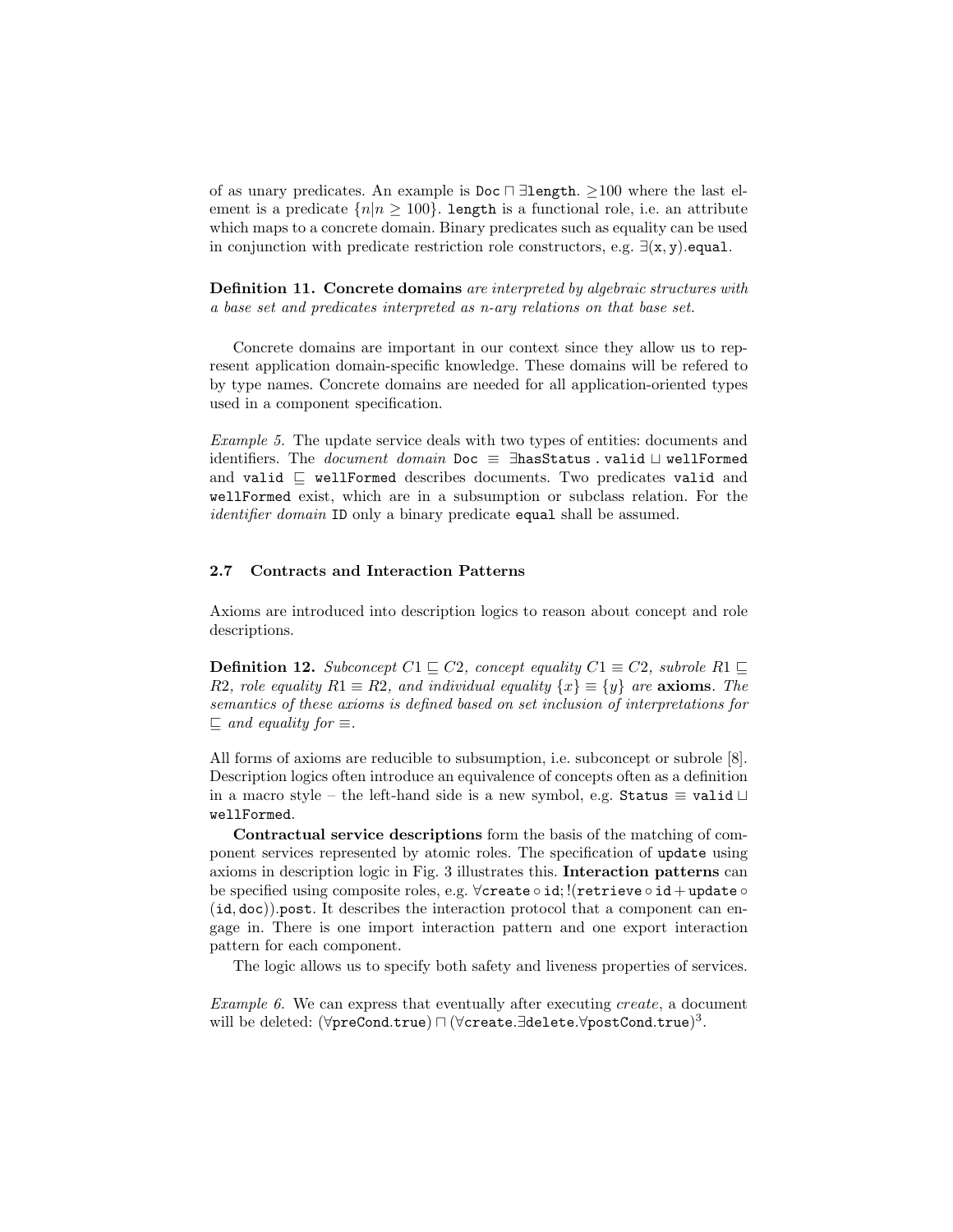```
pre \equiv \forall preCond.valid(doc)u ∀inSign.(id : ID, doc : Doc)
          u ∀update ◦ (id, doc).post
post \equiv \forall postCond.equals(retrieve \circ id,doc)u ∀outSign.()
inv ≡ ∀servName.{"update"}
          u ∀servDescr.{"updates document"}
          u ∀update ◦ (id, doc).inv
```
Fig. 3. Contractual description of service update.

## 2.8 DAML+OIL and the Semantic Web

The Semantic Web initiative bases the formulation of ontologies on two Web technologies for content description: XML and RDF/RDF Schema. RDF Schema is an ontology language providing classes and properties, range and domain notions, and a sub/superclass relationship. Web ontologies can be defined in DAML+OIL – an ontology language whose primitives are based on XML and RDF/RDF Schema, which provides a much richer set of description primitives. DAML+OIL can be defined in terms of description logics [14]. However, DAML+OIL uses a different terminology; corresponding notions are class/concept or property/role. We present the DAML+OIL specification of formula ∀update◦ (id, doc).( $\forall$ postCond.equal(retrieve(id),doc)  $\Box$  $\forall$ outSign.() ) in Figure 4.

# 3 Inference and Matching

The two problems that we are concerned with are component description and component matching. Key constructs of description logics to support this are equivalence and subsumption. In this section, we look at component matching based on contracts and how it relates to subsumption reasoning.

## 3.1 Subsumption

Subsumption is defined by subset inclusions for concepts and roles.

**Definition 13.** A subsumption  $C_1 \subseteq C_2$  between two concepts  $C_1$  and  $C_2$  is defined through set inclusion for the interpretations  $C_1^I \subseteq C_2^I$ . A subsumption  $R_1 \sqsubseteq R_2$  between two roles  $R_1$  and  $R_2$  holds, if  $R_1^I \subseteq R_2^I$ .

Subsumption is not implication. Structural subsumption (subclass) is weaker than logical subsumption (implication), see [8].

<sup>&</sup>lt;sup>3</sup> This corresponds to a dynamic logic formula  $true \rightarrow [create(id)]\langle delete(id)\rangle$  true combining safety  $([ \ldots ] \phi)$  and liveness  $( \langle \ldots \rangle \psi)$  properties.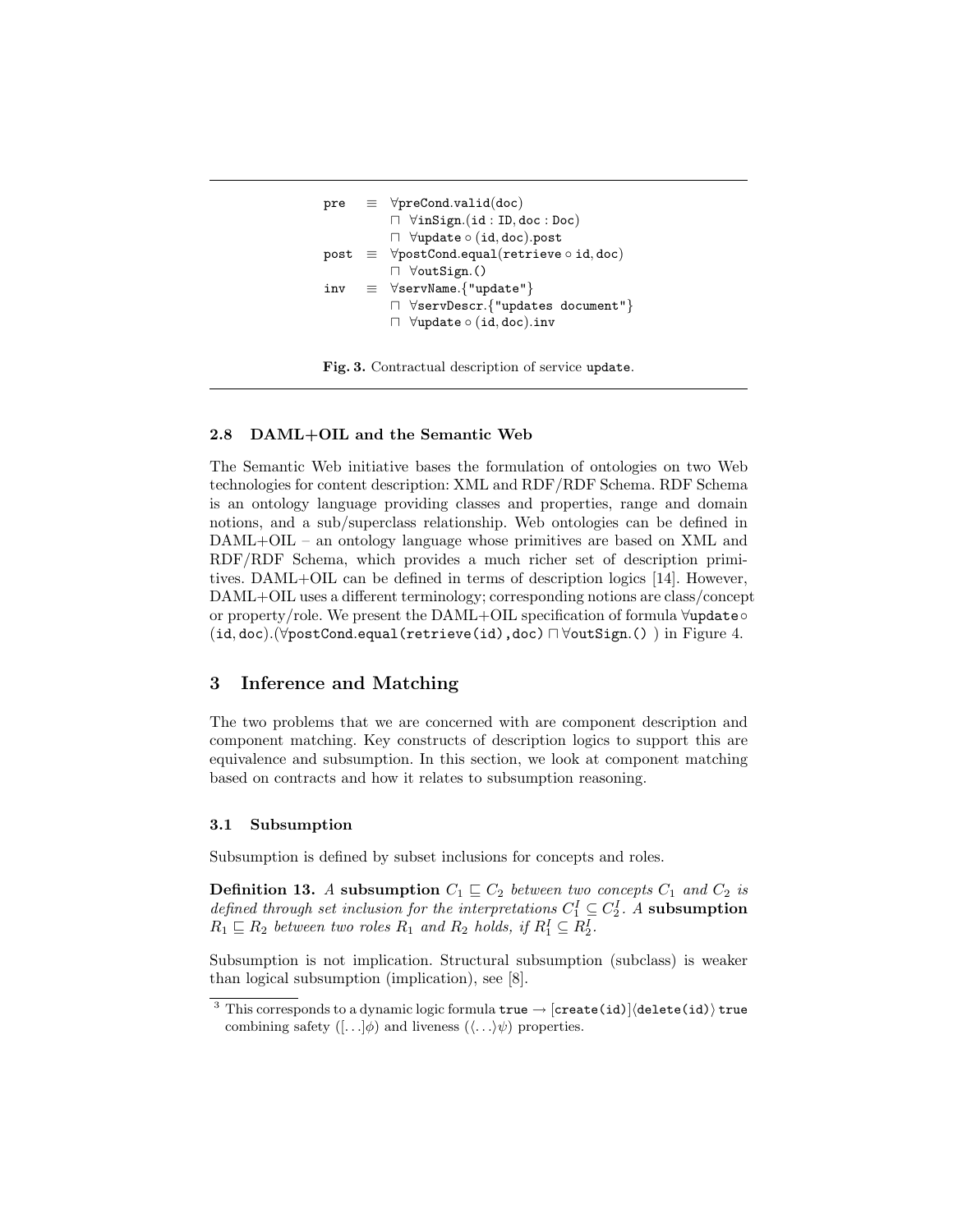```
<daml:Class>
    <daml:Restriction>
        <daml:onProperty rdf:resource="#update(id,doc)"/>
        <daml:toClass>
            <daml:unionOf rdf:parseType="daml:collection">
                <daml:Restriction>
                    <daml:onProperty rdf:resource="#postCond"/>
                    <daml:hasClass rdf:resource="#equal(retrieve(id),doc)"/>
                </daml:Restriction>
                <daml:Restriction>
                    <daml:onProperty rdf:resource="#outSign"/>
                    <daml:hasClass rdf:resource="#()"/>
                </daml:Restriction>
            </daml:unionOf>
        </daml:toClass>
    </daml:Restriction>
</damL:Class>
```
Fig. 4. DAML+OIL specification.

**Proposition 3.** The following axioms hold for concepts  $C_1$  and  $C_2$ : (i)  $C_1 \sqcap$  $C_2 \sqsubseteq C_1$ , (ii)  $C_1 \wedge C_2 \rightarrow C_1$ , (iii)  $C_2 \rightarrow C_1$  implies  $C_2 \sqsubseteq C_1$ .

*Proof.* (i)  $C_1 \sqcap C_2 \sqsubseteq C_1$  is true since  $C_1^I \cap C_2^I \subseteq C_1^I$ . (ii)  $C_1 \wedge C_2 \rightarrow C_1$  is true since  $(C_1 \wedge C_2)^I \subseteq C_1^I$ . (iii)  $C_2 \rightarrow C_1$  implies  $C_2^I \subseteq C_1^I$  since structural subsumption is weaker than logical subsumption.  $\Box$ 

We can use subsumption to reason about matching of two service descriptions (transitional roles).

## 3.2 Matching of Services

Subsumption is the central reasoning concept in description logics. We will integrate service reasoning and component matching with this concept.

A service is functionally specified through pre- and postconditions. Matching of services is defined in terms of implications on pre- and postconditions and signature matching based on the widely accepted design-by-contract approach<sup>4</sup>. The CONS inference rule, found in dynamic logic [10], describes the refinement of services. Based on the hypotheses  $\phi \to \phi', \phi \to [p] \psi$ , and  $\psi' \to \psi$  we can conclude  $\phi' \to [p]\psi'$ . A matching definition for services, i.e. transitional roles, shall be derived from the CONS rule.

<sup>4</sup> We ignore other descriptions such as invariants and possible improvements of our refinement notion through subsignatures here.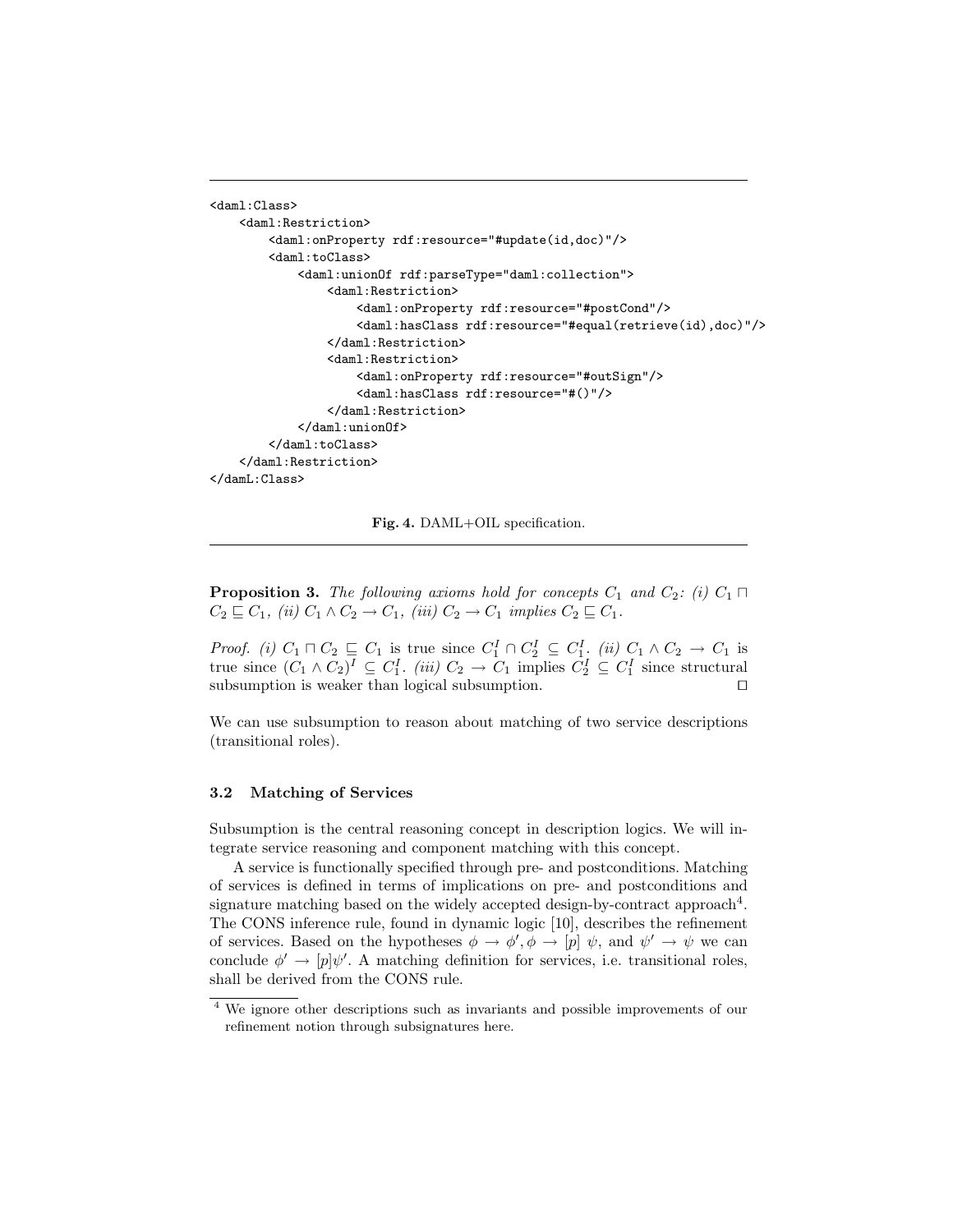Definition 14. A provided service P refines a requested service R, or service P matches R, if

$$
\frac{\forall inSign.in_R \sqcap \forall R. \forall outSign.out_R}{\forall inSign.in_P \sqcap \forall P. \forall outSign.out_P} \ \langle \ in_P \equiv in_R \land out_P \equiv out_R
$$

(signatures are compatible: types of corresponding parameters are the same) and

$$
\frac{\forall preCond. pre_R \sqcap \forall R. \forall postCond. post_R}{\forall preCond. pre_P \sqcap \forall P. \forall postCond. post_P} \langle pre_R \sqsubseteq pre_P \land post_P \sqsubseteq post_R
$$

(requested service precondition is weakened and postcondition strengthened).

Matching of service descriptions is refinement. This is a contravariant inference rule that captures service matching based on formal behaviour specification.

Example 7. The service updDoc of the document server matches the requirements of update – a service that might be called in methods provided by the interface. Signatures are compatible. updDoc has a weaker, less restricted precondition (valid(doc) implies wellFormed(doc)) and a stronger postcondition (the conjunction retrieve(id)=doc∧wellFormed(doc) implies retrieve(id)=doc). This means that the provided service satisfies the requirements.

#### Proposition 4. The matching rule for services defined in Definition 14 is sound.

*Proof.* (i) Assume that  $\forall preCond.pre_R$  and  $pre_R \sqsubseteq pre_P$ . Then  $preCond^I =$  $\{(a, b)|b \in pre_R^I\}$  and  $pre_R^I \subseteq pre_P^I$  implies  $preCond^I = \{(a, b)|b \in pre_P^I\}$ for  $\forall preCond.pre_P.$  (ii) Assume that  $\forall R; postCond.post_R$  and  $post_P \sqsubseteq post_R$ . The former implies that  $(R; postCond)^{I} = \{(a, c) | (\exists b.(a, b) \in R^{I} \wedge (b, c) \in R^{I}) \}$  $postCond<sup>I</sup>$ )  $\land$   $c \in post_R^I$  and  $post_P^I \subseteq post_R^I$  implies that  $(P;postCond)<sup>I</sup>$  = { $(a, c) | (\exists b'. (a, b') \in P^I \land (b', c) \in postCond^I) \land c \in post_P^I}$ } for ∀P; postCond.post<sub>P</sub> for a role  $P$  that is syntactically compatible with  $R$ .

Matching implies subsumption, but is not the same. Refinement (matching of services) is a sufficient criterion for subsumption.

**Proposition 5.** If service P refines (or matches) R, then  $P \sqsubseteq R$ .

*Proof.* If P refines R, i.e.  $pre_R^I \subseteq pre_P^I$  and  $post_P^I \subseteq post_R^I$ , then for each  $(a, b) \in$  $P^I$  there is an  $(a, b) \in R^I$ . Therefore,  $P^I \subseteq R^I$ , and consequently  $P \sqsubseteq R$ .  $\Box$ 

If the conditions are application domain-specific, e.g. predicates such as valid(doc), then an underlying domain-specific theory provided by an application domain ontology can be integrated via concrete domains.

#### 3.3 Matching of Interaction Patterns

Together with service matching based on contractual descriptions, interaction pattern matching is the basis of component matching.

A notion of consistency of composite roles relates to the underlying service specifications based on e.g. pre- and postconditions.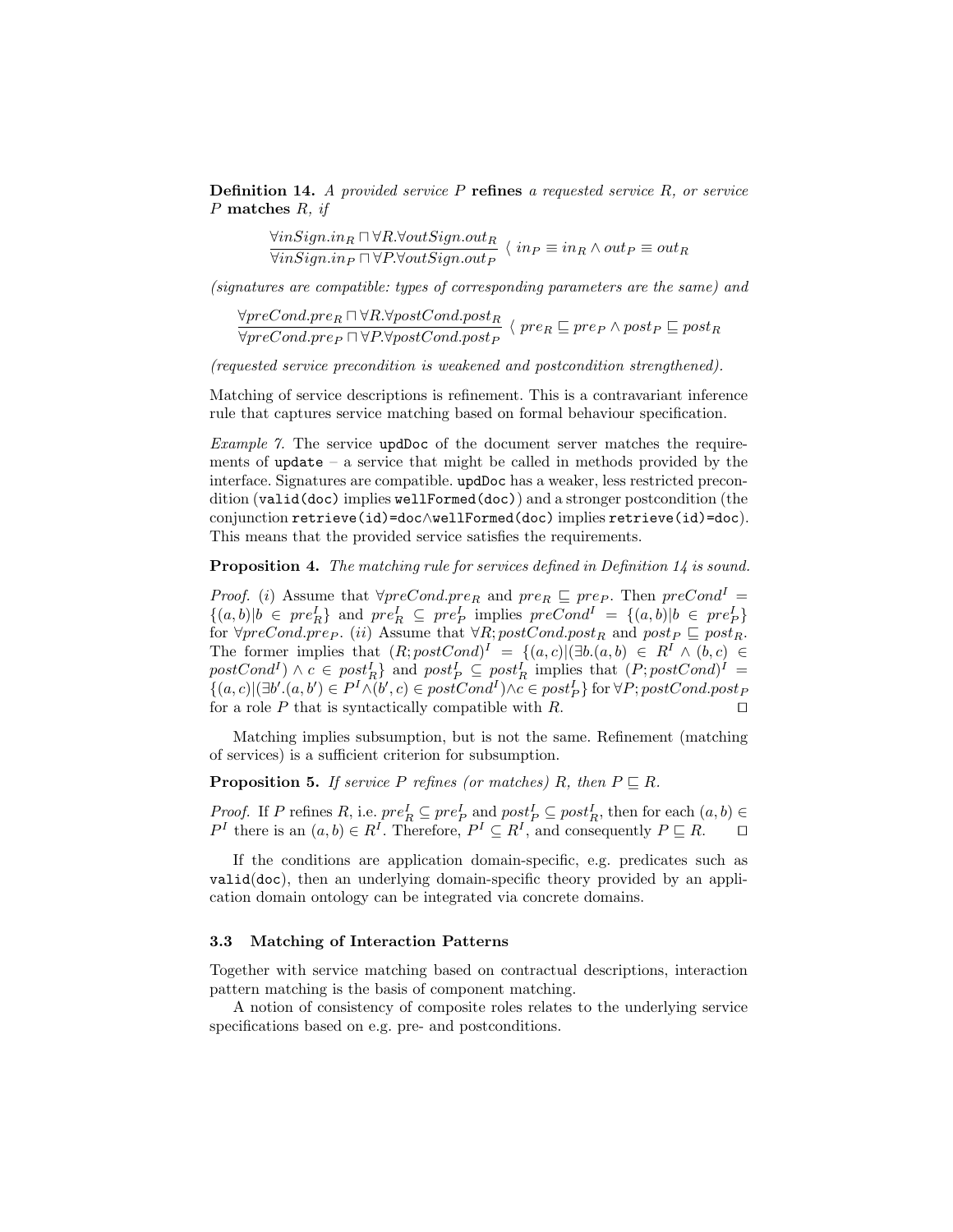**Definition 15.** A composite role  $P(R_1, \ldots, R_n)$  is **consistent**, if the last state is reachable. A concept description  $\forall P(R_1,\ldots,R_n)$ . C with transitional role P is reachable if  $\{(a, b) \in P^I | \exists b.b \in C^I\}$  is not empty.

**Proposition 6.** A composite role  $P$  is **consistent** if the following (sufficient) conditions are satisfied:

(i) for each sequence  $R; S \in P : \forall postCond.post_R \sqsubseteq \forall preCond.pres$ (ii) for each iteration  $!R$  in  $P$  :  $\forall postCond.post_R \sqsubseteq \forall preCond.pre_R$ (iii) for each choice  $R + S$  in  $P$  :  $\forall preCond.pre & \forall preCond.pre \; and \;$  $\forall postCond.post_R \sqcap \forall postCond.post_S$ 

*Proof.* By definition  $(R;S)^{I} = \{(a, c) \in (R;S)^{I} | \exists b.(a, b) \in R^{I} \wedge (b, c) \in S^{I} \}.$ Then  $\forall postCond.post_R^I \subseteq \forall preCond.pre_S^I$  implies that each  $b \in \forall postCond.post_R^I$ <br>is also in  $\forall preCond.pre_S^I$ , i.e.  $b \in \forall postCond.post_R^I \Rightarrow b \in \forall preCond.pre_S^I$ . Similarly for  $!R$  since  $!R = R; \ldots; R$ . For each  $R + S$  both pre- and postconditions need to be enabled to guarantee successful execution.  $\Box$ 

Definition 16. A component interaction pattern is a consistent composite role  $P(R_1, \ldots, R_n)$  constructed from transitional role names and the connectors; ,  $\vert$  , and  $+^5$ . Interaction patterns are interpreted by **pattern transition graphs** for composite transitional roles, i.e. the graphs that represent all possible pattern executions.

Both client and provider components participate in interaction processes based on the services described in their import and export interfaces. The client will show a certain import interaction pattern, i.e. a certain ordering of requests to execute provider services. The provider on the other hand will impose a constraint on the ordering of the execution of services that are provided.

The specification of interaction patterns describes the ordering of observable activities of the component process. Process calculi suggest simulations and bisimulations as constructs to address the equivalence of interaction patterns. We will use a notion of simulation between processes to define interaction pattern matching between requestor and provider.

**Definition 17.** A provider interaction pattern  $P(S_1, \ldots, S_k)$  simulates a requested interaction pattern  $R(T_1, \ldots, T_l)$ , or pattern P **matches** R, if there exists a homomorphism  $\mu$  from the transition graph of R to the transition graph of P, i.e. if for each  $R_g \xrightarrow{T_i} R_h$  there is a  $P_k \xrightarrow{S_j} P_l$  such that  $R_g = \mu(P_k)$ ,  $R_h = \mu(P_l)$ , and  $S_j$  refines  $T_i$ .

Matching of interaction patterns is simulation. The form of this definition originates from the simulation definition of the  $\pi$ -calculus, see e.g. [15]. Note, that simulation subsumes service matching. The provider needs to be able to simulate the request, i.e. needs to meet the expected interaction pattern of the requestor.

The definition implies that the association between  $S_i$  and  $T_j$  is not fixed, i.e. any  $S_i$  such that  $S_i$  refines  $T_j$  for a requested service  $T_j$  is suitable. For a

<sup>&</sup>lt;sup>5</sup> We often drop service parameters in patterns since only the ordering is relevant.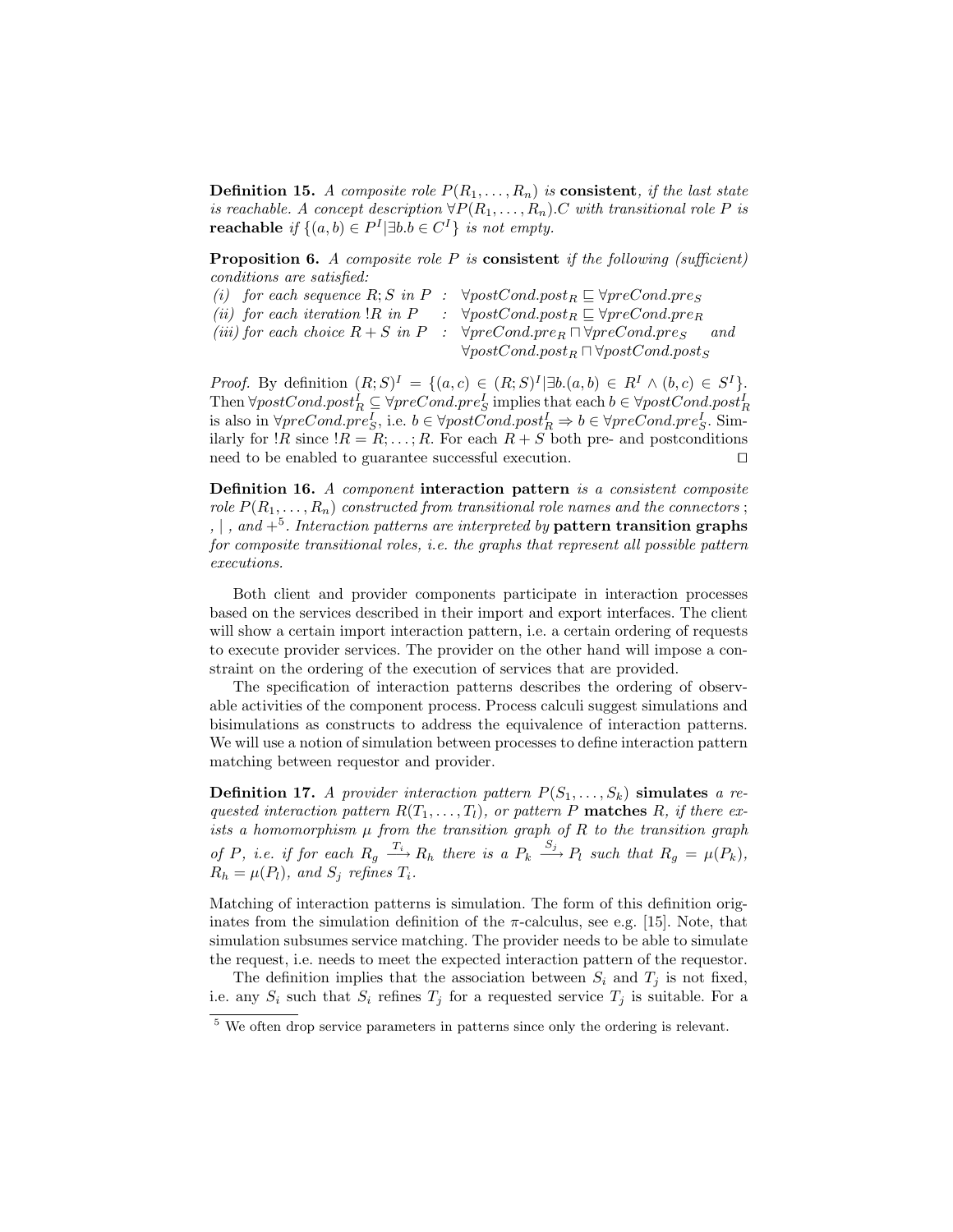given  $T_i$ , in principle several different provider services  $S_i$  can provide the actual service execution during the process execution.

Example 8. The provider requires crtDoc;!(rtrDoc+updDoc);delDoc and the requestor expects create;!(retrieve+update) as the ordering. Assuming that the service pairs crtDoc/create, rtrDoc/retrieve, and updDoc/update match based on their descriptions, we can see that the provider matches (i.e. simulates) the required server interaction pattern. The delDoc service is not requested.

As for service matching we expect interaction pattern matching not to be the same as subsumption. Subsumption on roles is input/output-oriented, whereas the simulation needs to consider internal states of the composite role execution. For each request in a pattern, there needs to be a corresponding provided service. However, matching is again a sufficient condition for subsumption.

**Proposition 7.** If the component interaction pattern  $P(S_1, \ldots, S_k)$  simulates the interaction pattern  $R(T_1, \ldots, T_l)$ , then  $R \sqsubseteq P$ .

*Proof.* If  $P(S_1, \ldots, S_k)$  simulates  $R(T_1, \ldots, T_l)$ , then for each  $(a, b) \in R^I$  there is a pair  $(a, b) \in P^I$ . Therefore,  $R^I \subseteq P^I$ , and consequently  $R \sqsubseteq P$  follow.  $\square$ 

Note, that the provider might support more transitions, i.e. subsumes the requestor, whereas for service matching, the requestor subsumes the provider (the provider needs to be more specific).

#### 3.4 Complexity and Decidability

The tractability of reasoning about descriptions is a central issue for description logic. The richness of our description logic has some negative implications for the complexity of reasoning. However, some aspects help to reduce the complexity. We can restrict roles to functional roles. Another beneficial factor is that for composite roles negation is not required. We do not investigate this aspect in depth [8] – only one issue shall be addressed.

A crucial problem is the decidability of the specification if concrete domains are added. Admissible domains guarantee decidability.

**Definition 18.** A domain  $D$  is called **admissible** if the set of predicate names is closed under negation, i.e. for any n-ary predicate  $P$  there is a predicate  $Q$  such that  $Q^D = (S^D)^n \backslash P^D$ , there is a name  $\top_D$  for  $S^D$ , and the satisfiability problem is decidable; i.e. there exists an assignment of elements of  $S^D$  to variables such that the conjunction  $\wedge_{i=1}^k P_i(x_1^{(i)},...,x_{n_i}^{(i)})$  of predicates  $P_i$  becomes true in D.

Proposition 8. We can show that our chosen concrete domains (documents and identifiers) – see Example  $5$  – are admissible.

*Proof.* In [8], it is shown that the domain  $N$  with the set of nonnegative integers and the predicates  $\langle \xi, \xi \rangle$ ,  $\geq$  is admissible. We can map documents and identifiers to nonnegative numbers and lexicographical ordering predicates to the binary predicates. Consequently, the domains are admissible.  $\Box$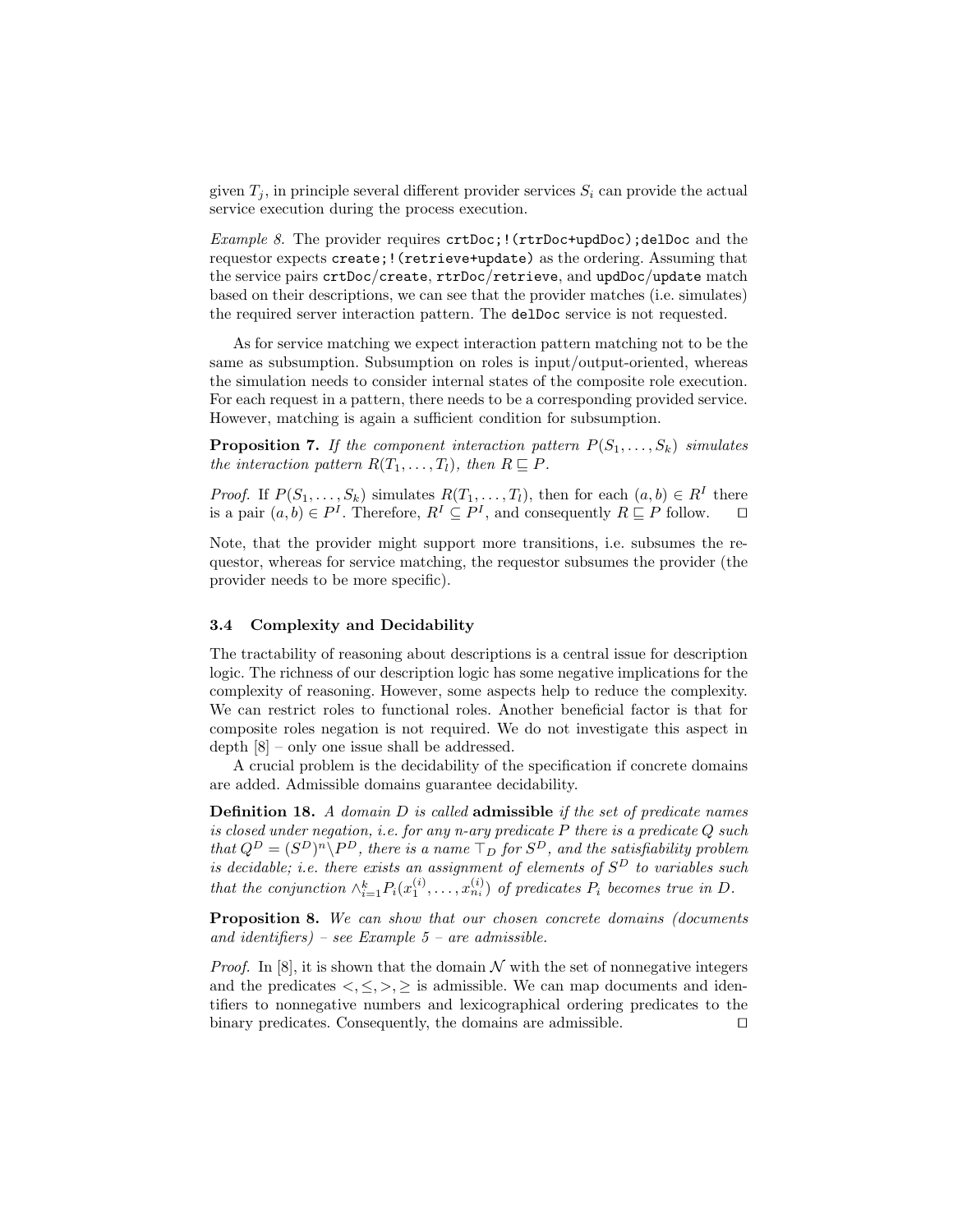## 4 Related Work

The formula ∀update ◦(id,doc).∀postCond.equal(retrieve(id),doc) in description logic corresponds to  $[\text{update}(\text{id}, \text{doc})][\text{postCond}]$  retrieve(id)=doc in dynamic logic. Schild [9] points out that some description logics are notational variants of multi-modal logics. This correspondence allows us to integrate modal axioms and inference rules about programs or processes into description logics. We have expanded Schild's results by addressing the problem of representing names in the notation and by defining a matching inference framework.

Some effort has already been made to exploit Semantic Web and ontology technology for the software domain [4, 5, 16]. All of these approaches have so far focused on the restricted component-aspects of Web services. [16] addresses the configuration of Web services; [5] presents solutions in the DAML-S context, which is the closest project to our work.

DAML-S [4] is a DAML+OIL ontology for describing properties and capabilities of Web services. DAML-S represents services as classes (concepts). Knowledge about a service is divided into two parts. A service profile is a class that describes what a service requires and what it provides, i.e. external properties. A service model is a class that describes workflows and possible execution paths of a service, i.e. properties that concern the implementation. DAML-S relies on DAML+OIL subsumption reasoning to match requested and provided services. DAML-S [4] provides to some extend for Web services what we aim at for Web components. However, the form of reasoning and ontology support that we have provided here is not possible in DAML-S, since services are modelled as concepts and not rules in the DAML-S ontology. Only considering services as roles makes modal reasoning about process behaviour possible.

## 5 Conclusions

Component development lends itself to development by distributed teams in a distributed environment. Reusable components from repositories can be bound into new software developments. The Web is an ideal infrastructure to support this form of development. We have explored Semantic Web technologies, in particular description logics that underlie Web ontology languages, for the context of component development. Ontologies can support application domain modelling, but we want to emphasise the importance of formalising central development activities such as component matching in form of ontologies.

Adding semantics to the Web is the central goal of the Semantic Web activity. Our overall objective has been to provide advanced reasoning power for a semantic Web component framework. We have presented description logic focussing on semantical information of components. The behaviour of components is essentially characterised by the component's interaction processes with its environment and by the properties of the individual services requested or provided in these processes. The reasoning capabilities that we have obtained and represented in form of a matching ontology go beyond current ontologies for service matching. Even though description logics have been developed to address